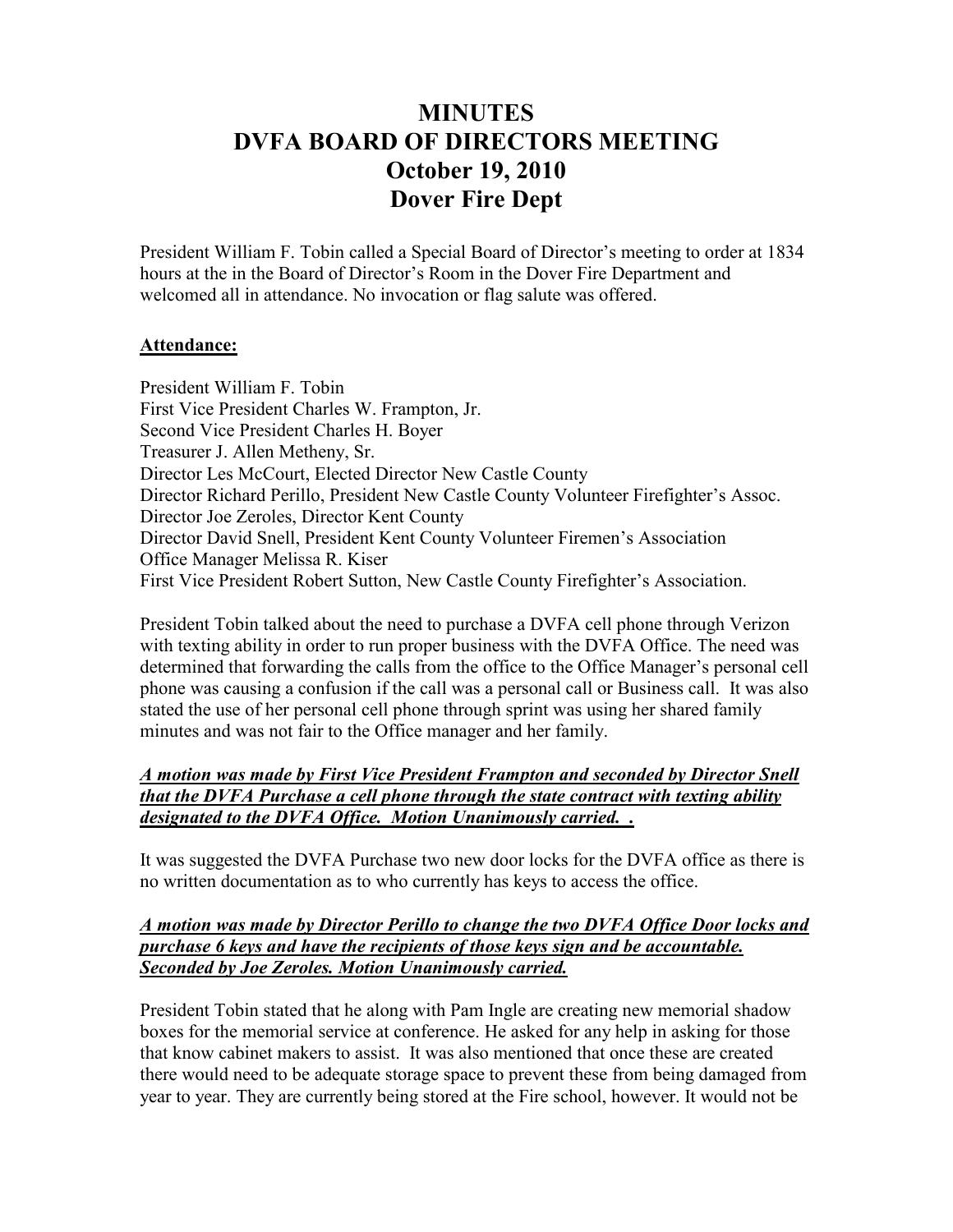a suitable environment. It was discussed that the Fire School Storage is currently being remodeled to include heat as well as storage shelving and once the Memorial boxes are completed the remodel should also be completed. If it isn't we will look into other options at that time.

The DVFA Office is in need of assistance with getting things sorted, filed and cleaned up. The mess was inherited from Jamie Turner, and there are still a lot of documents that need to be sorted, and filed. Robert Sutton mentioned he had been in contact with Evelyn Lemmons, ESC (Emergency Services Corp). This organization takes all of your documents and has then scanned in and placed on a cd for digital filing. This would allow the DVFA to get rid of old documents as well as be more efficient on space. Brandywine Hundred is currently using the same program to help with their filing system.

It was discussed that we need to keep 7 years of financial records and 3 years worth of hard copies in storage.

#### *A motion was made by Vice President Frampton and seconded by Director Snell that the documents in the DVFA Office use ESC and electronically scan and digitally file old documents in the DVFA Office. Motion Unanimously carried..*

President Tobin announced the office space next to the DVFA Office will be available in July 2011 and we are waiting to hear from Vernon Ingram as to what he would charge for rental space of that office.

President Tobin noted the NVFC alternate is due to be re appointed. Jim Cubbage had currently served. He asked everyone how this should be handled. Everyone agreed this position should be an applied for position with an interview process. The most applicable applicant will be appointed. Everyone agreed Jim has done a good job though the Board would like to see who else is out there and what they have to offer. Everyone will be welcome to apply and the best suited will be chosen. Treasure Metheny who serves on the NVFC Board discussed a few qualifications this applicant should have which include: someone who isn't bashful, and not afraid to speak. Someone who will be able to attend added committees and committed to being involved. This applicant will be required to travel two times a year paid by the DVFA

*A motion was made by Richard Perillo and seconded by Joe Zeroles that a letter be sent to Each Fire Company President and Chief asking them to contact the Director on their County Level asking them to appoint someone to be the NVFC Alternant. This should be received by the incoming DVFA President by June and a decision should be made before the June Executive meeting on whether the current appointment remain or be replaced. Motion Carried*

Robert Sutton indicated the GAC will be meeting on November  $8<sup>th</sup>$  7pm at the Little Creek Fire company along with the Law & Legislative Committee to discuss a list of Legislative Priorities for this upcoming Session.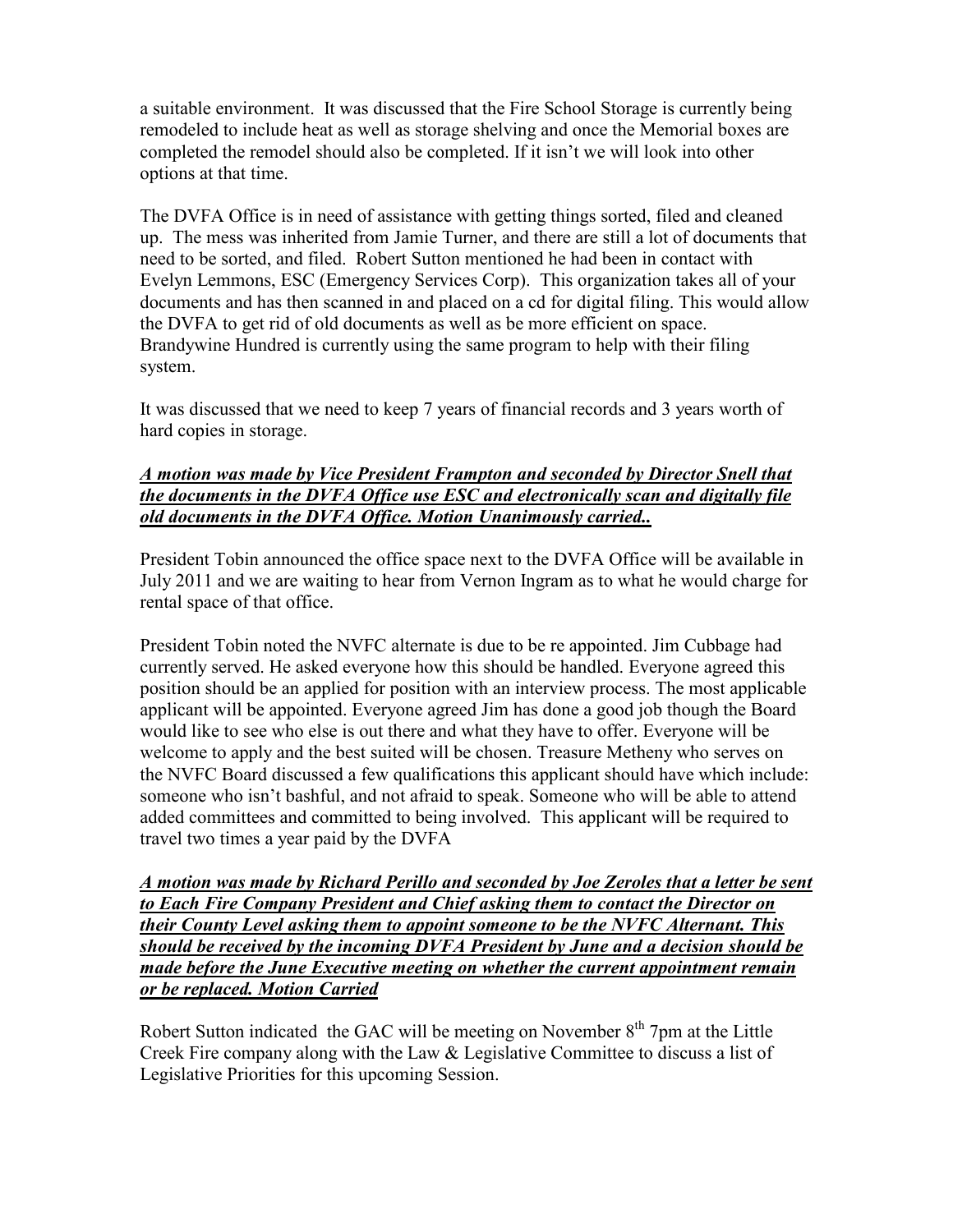Wake Up Delaware Campaign, it was discussed that Each County has donated 15k towards the purchase of smoke detectors. These funds are to remain in each county. It was determined that the City of Wilmington will not be contributing any funds for this project, but are a member of the Association and would still be able to receive on the county Level. In the mean time Sussex county has some detectors left over from the federal grant , and they are willing to share that with them. A meeting will need to take place with the Wake Up Delaware Committee to discuss receiving the bulk discount but keeping all funds at each county level.

President Tobin advised there will be a commission dress rehearsal on standards should the board like to attend taking place at the Fire School on November 6 at 9 am and November 7 at 9 am.

## **Employment Description Draft Copy**

**The Delaware Volunteer Fire Fighters Association is the parent Organization representing all Volunteer Fire Departments and Companies throughout the entire State of Delaware.** 

**The DVFA "***Executive Manager***" reports directly to the President and shall also provide support to the Vice Presidents and Directors of the DVFA.** *All Board members agreed to make the necessary change to the minutes.*

**This position is ideal for a flexible schedule.** 

**The ideal candidate shall possess a broad knowledge of the Volunteer Fire Service and have a general knowledge of the associated agencies. The "Business Manager" may also attend any important committee meetings as directed by the President. Candidates much possess strong written and oral communication skills and work collaboratively with the Officers and Directors. Candidates must provide proactive communications to the officers and Directors on a monthly basis.** 

**Qualifications:** 

**Shall have experience in Emergency Services. Minimum High School Diploma or equivalent Good communication and organizational skills required. Must be detail oriented with good follow-up skills Ability to work in a team environment that frequently changes Applicants must not have a** *felony conviction* **Requires a flexible schedule that may require daytime, evening and weekend meetings. Must have reliable transportation, a valid driver's license and a clean driving record. Must be proficient with computer and office procedures Must be bondable** 

**Salary:**